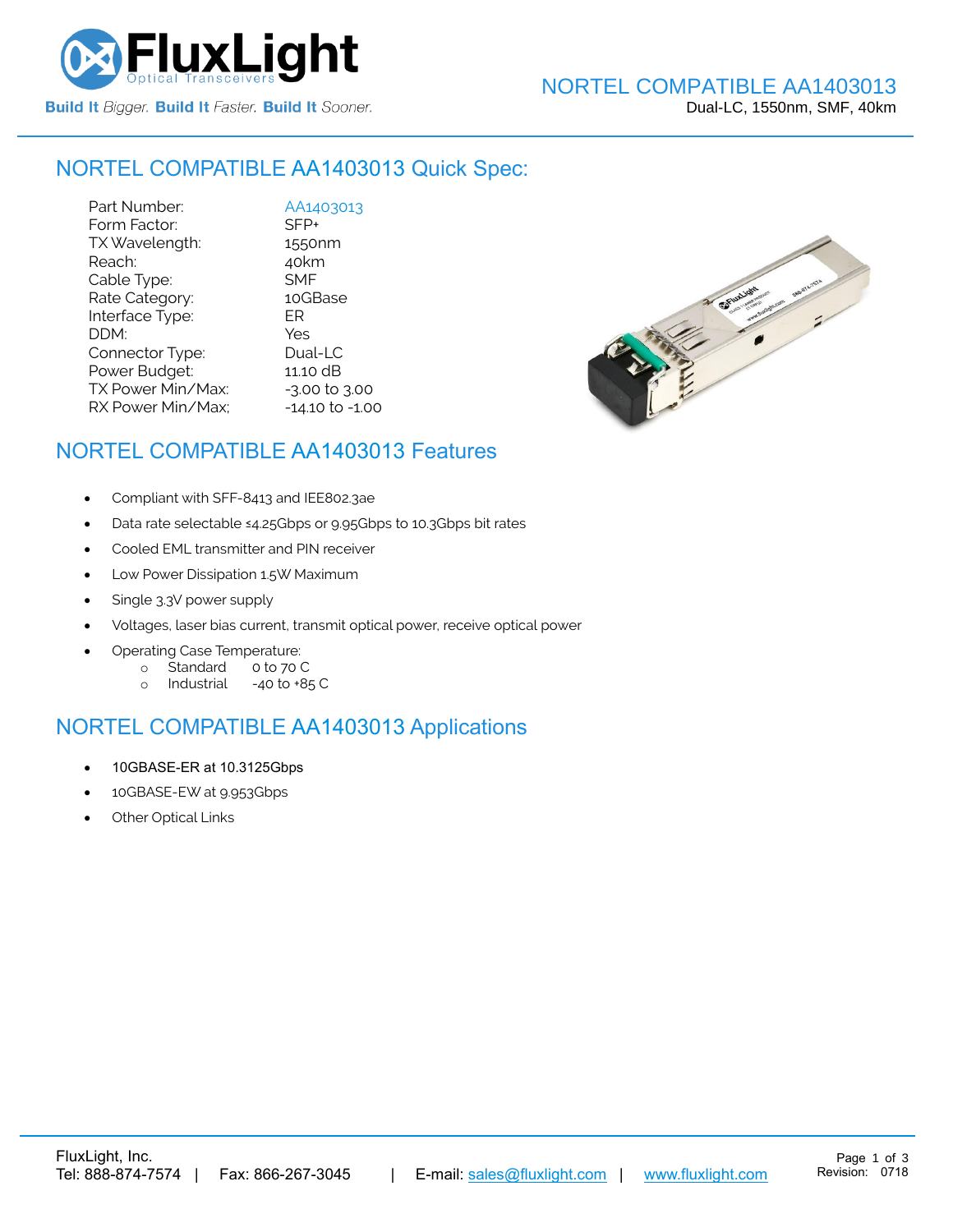

**Build It Bigger. Build It Faster. Build It Sooner.** 

# Electrical Characteristics (Condition: Ta=TOP)

| <b>Parameter</b>                  | <b>Symbol</b> | Min.    | <b>Typ</b> | Max.      | <b>Unit</b> | <b>Notes</b>                    |
|-----------------------------------|---------------|---------|------------|-----------|-------------|---------------------------------|
| CML Inputs(Differential)          | Vin           | 150     |            | 1200      | $mV p-p$    | AC coupled inputs               |
| <b>Supply Current</b>             | <b>ICC</b>    |         |            | 300       | mA          |                                 |
| Input Impedance (Differential)    | Zin           | 85      | 100        | 115       | ohm         | $\mathrm{R}$ in > 100 kohm @ DC |
| Tx_Disable Input Voltage - Low    | VIL           | $\circ$ |            | O.8       | $\vee$      |                                 |
| Tx_Disable Input Voltage - High   | <b>VIH</b>    | 2.0     |            | 3.45      | $\vee$      |                                 |
| Tx_Fault Output Voltage - Low     | <b>VOL</b>    | $\circ$ |            | 0.5       | $\vee$      |                                 |
| Tx_Fault Output Voltage - High    | <b>VOH</b>    | 2.0     |            | $Vcc+0.3$ | $\vee$      |                                 |
| <b>CML Outputs (Differential)</b> | Vout          | 350     |            | 700       | mV pp       | AC coupled outputs              |
| Output Impedance (Differential)   | Zout          | 85      | 100        | 115       | ohms        |                                 |
| Rx_LOS Output Voltage-Low         | <b>VOL</b>    | $\circ$ |            | 0.5       | $\vee$      |                                 |
| Rx_LOS Output Voltage-High        | <b>VOH</b>    | 2.5     |            |           | $\vee$      |                                 |

# Optical Characteristics (Condition: Ta=TOP)

| <b>TX</b>                        |         |               |                          |                          |              |             |  |
|----------------------------------|---------|---------------|--------------------------|--------------------------|--------------|-------------|--|
| <b>Parameter</b>                 |         | <b>Symbol</b> | Min                      | <b>Typ</b>               | <b>Max</b>   | <b>Unit</b> |  |
| Data Rate                        |         |               | $\overline{\phantom{a}}$ | 10.3                     |              | Gb/s        |  |
| 9µm Core Diameter SMF            |         |               |                          | 10                       |              | Km          |  |
| Centre wavelength                |         | λс            | 1530                     | 1550                     | 1565         | nm          |  |
| Output Spectral Width(-20dB)     |         | Δλ            | $\overline{\phantom{a}}$ | ۰                        | $\mathbf{1}$ | nm          |  |
| Average Output Power             |         | Pout          | $-3$                     | $\overline{\phantom{a}}$ | $+3$         | dBm         |  |
| <b>Extinction Ratio</b>          |         | ER            | 6                        | $\overline{a}$           |              | dB          |  |
| Average Power of OFF Transmitter |         |               |                          |                          | $-30$        | dBm         |  |
| Side Mode Suppression Ratio      |         | <b>SMSR</b>   | 30                       |                          |              | dB          |  |
| Input Differential Impedance     |         | Zin           | 90                       | 100                      | 110          | Ω           |  |
| <b>TX Disable</b>                | Disable |               | 2.0                      |                          | $Vcc+0.3$    | $\vee$      |  |
|                                  | Enable  |               | $\circ$                  |                          | 0.8          |             |  |
| <b>TX Fault</b>                  | Fault   |               | 2.0                      |                          | $Vcc+0.3$    |             |  |
|                                  | Normal  |               | $\circ$                  |                          | 0.8          | $\vee$      |  |